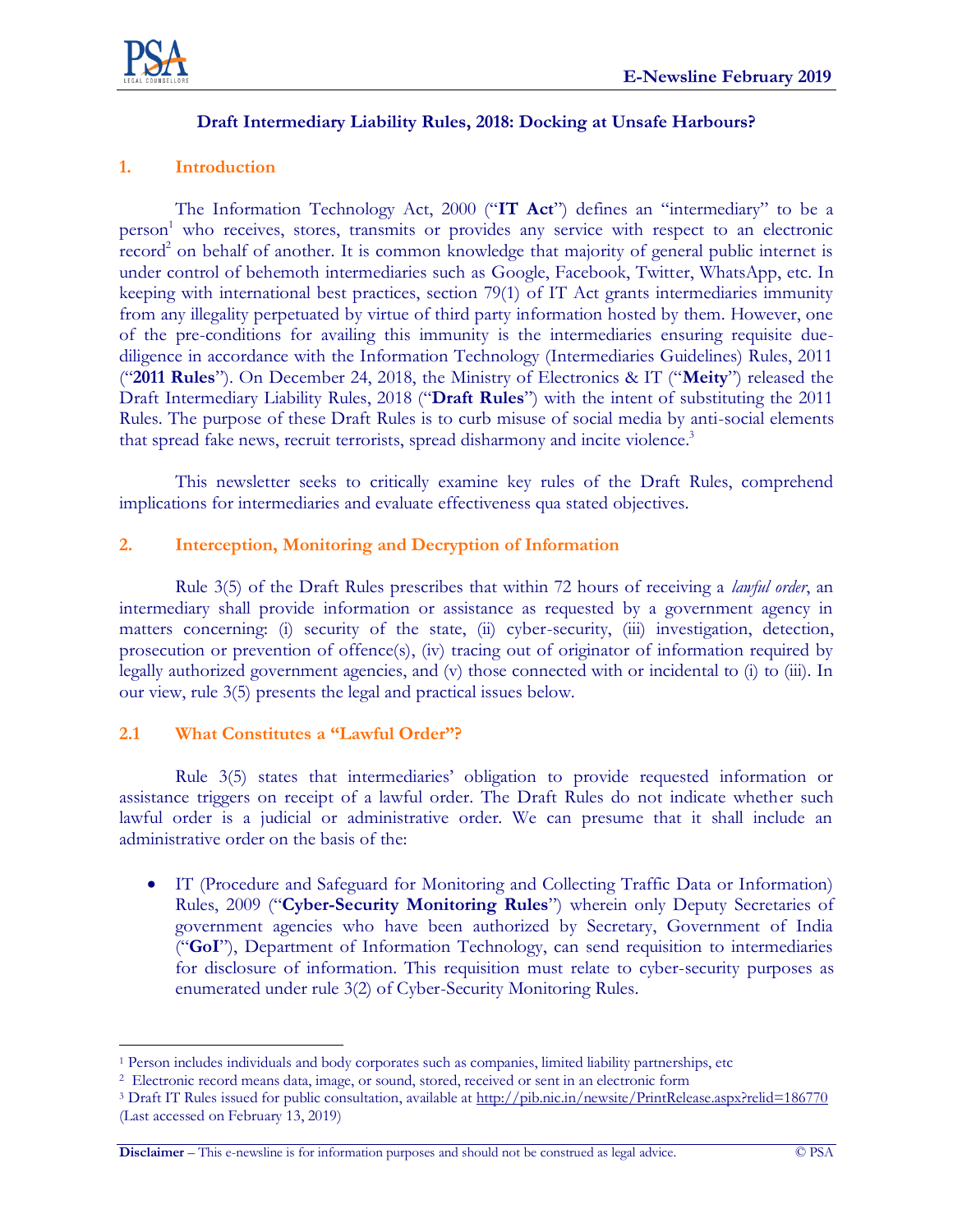

- IT (Procedure and Safeguards for Interception, Monitoring and Decryption of Information) Rules, 2009 ("**Interception Rules**"), wherein interception, monitoring, or decryption of information stored in a computer resource is permitted only pursuant to an order of a (i) Secretary, Ministry of Home Affairs ("**MHA**"), in case of Central Government; or (ii) Secretary in charge of the Home Department, in case of State Government or Union Territory. Under Interception Rules, interception, monitoring or decryption of information can occur only if it is necessary or expedient to do so in the interest of the sovereignty or integrity of India, defence of India, security of the state, friendly relations with foreign states, public order or for preventing incitement to the commission of any cognizable offence or investigation of an offence ("**Lawful Grounds**").
- The MHA has through section 69(1) of IT Act read with rule 4 of Interception Rules authorized 10 government agencies to conduct such interception, monitoring or decryption of any information stored or transmitted in a computer resource if the request is basis any of the foregoing Lawful Grounds.<sup>4</sup> Therefore, it seems that a requisition from such government agencies shall constitute a lawful order.

## **2.2 Vagaries of Draft Rule 3(5)**

Rule 3(5) does not make reference to Cyber-Security Monitoring Rules, or Interception Rules as forming basis of a lawful order. Consequently, there may be a situation where government agencies submit requests to intermediaries for procuring information or assistance without proper authorization. If the intermediaries in turn comply with such requests in a bid to retain their immunity under section 79(1) of IT Act, they would violate Cyber-Security Monitoring Rules and Interception Rules, thereby exposing them to liability for allowing unauthorized incursions.<sup>5</sup> Further, some government agencies may seek to evade safeguards built in the Interception Rules and Cyber-Security Monitoring Rules by making use of this ambiguity in rule 3(5). Such unauthorized and illegal interception, monitoring or decryption would be an incursion against the right to privacy of originators of information, which would fail the three-fold test of legality, necessity, and proportionality laid down by the Supreme Court of India in *Puttuswamy*. 6

#### **3. Blocking Order**

Rule 3(8) of the Draft Rules requires an intermediary to remove or disable access to unlawful acts relatable to Article 19(2) of the Constitution of India within 24 hours of receiving a (i) court order, or (ii) notification by the appropriate government or its agency. We foresee the implementation of rule 3(8) to lead to legal and practical difficulties below.

#### **3.1 Absence of Procedural Safeguards**

The IT (Procedure and Safeguards for Blocking for Access of Information by Public) Rules, 2009 ("**Blocking Rules**") read with section 69A of IT Act provide the extant framework for blocking access to information consequent to an administrative action. Under the Blocking

 $\overline{a}$ 

<sup>4</sup> S.O. 6227(E) dated December 20, 2018

<sup>5</sup> Rule 21 of Interception Rules and Rule 6 of Cyber-Security Monitoring Rules.

<sup>6</sup> Reported as (2017) 10 SCC 1

**Disclaimer** – This e-newsline is for information purposes and should not be construed as legal advice. © PSA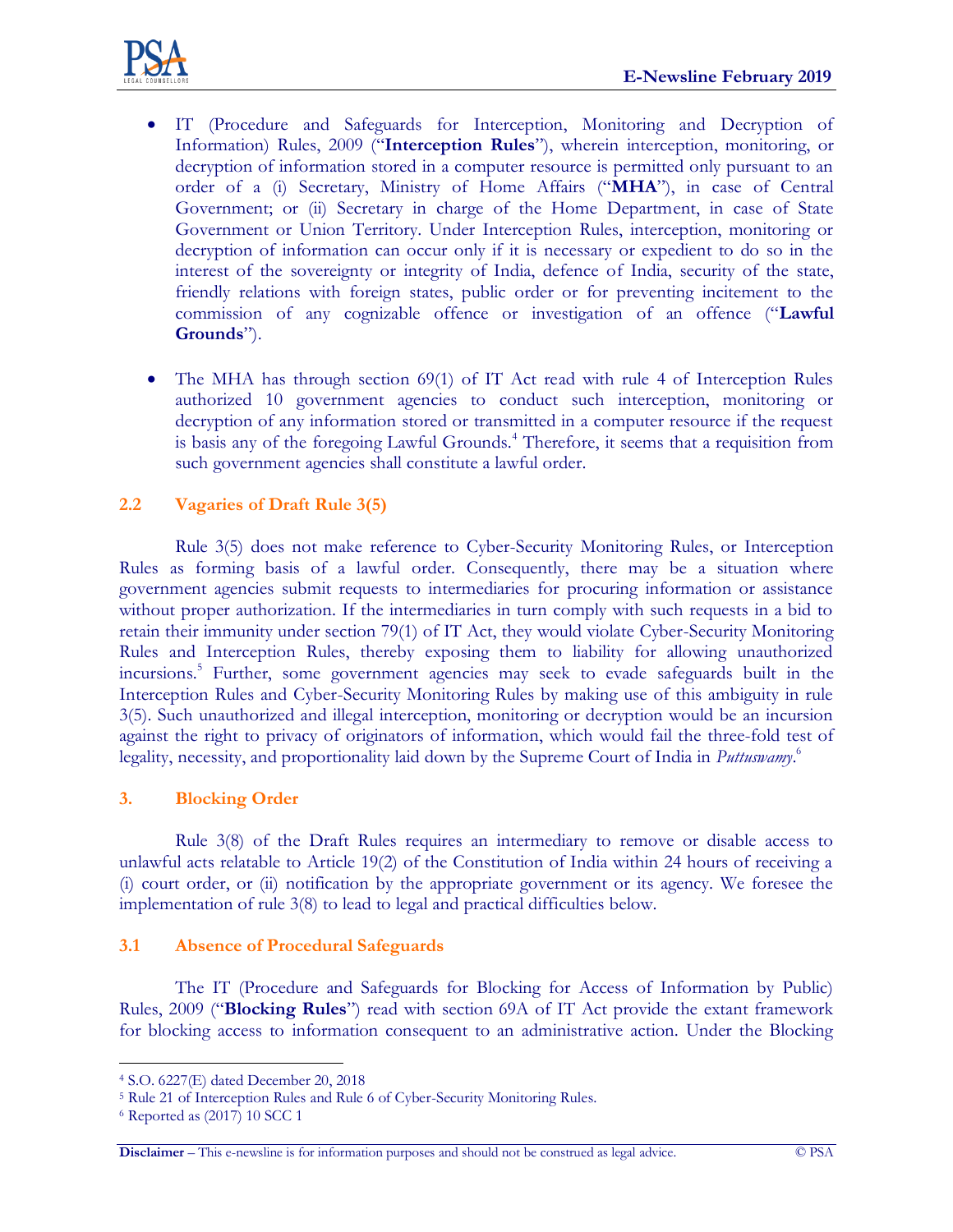

Rules, Central Government appoints a "Designated Officer", who shall not be below the rank of a Joint Secretary. If a person requests blocking of information, such request must first be made to a nodal officer of the concerned organization. Upon satisfaction of the nodal officer, the blocking request is forwarded to the Designated Officer. Thereafter, the request is examined by a committee comprised of the Designated Officer and Joint Secretary level representatives from Ministry of Law and Justice, MHA, Ministry of Information and Broadcasting and the Indian Computer Emergency Response Team. A reasoned blocking order is passed after giving an opportunity to the originator of information or the intermediary to represent their case. Such order is amenable to appeal before the High Court under Article 226 of the Constitution of India. In contrast, rule 3(8) does not offer any such procedural safeguards of reasoned orders or predecisional hearings to originator of information or intermediaries. If rule 3(8) is enacted as-is, it would by-pass the procedural safeguards enshrined in the Blocking Rules and be contrary to the rules of natural justice.

# **4. Automated Blocking**

Rule 3(9) of the Draft Rules mandates intermediaries to deploy technology based automated tools or mechanisms, with appropriate controls, for proactively identifying and blocking public access to unlawful information. Implementation of rule 3(9) is fraught with the following complications.

## **4.1 Contradictory Obligations**

Section  $79(2)(b)(iii)$  of the IT Act stipulates that an intermediary will not enjoy immunity under section 79(1) if it *selects* or *modifies* the information contained in a transmission. By employing technology based automated tools, an intermediary would engage in censorship and shall therefore select information which it chooses to transmit or modify information to ensure that unlawful information is not transmitted. It is noteworthy that in complying with rule 3(9), the intermediary shall violate section  $79(2)(b)(iii)$  and lose its immunity under section  $79(1)$  of IT Act. This anomaly must be resolved before the Draft Rules are finalized.

#### **4.2 The Shreya Singhal Verdict**

Rule 3(4) of the 2011 Rules had provided intermediaries the power to exercise discretion in blocking content. However, this power was made "*non-operative*" by the Supreme Court in Shreya Singhal vs. Union of India<sup>7</sup>. By mandating intermediaries to pro-actively identify and block information, rule 3(9) of Draft Rules runs contrary to the diktat of the Supreme Court of India.

# **4.3 Automated Tools Incapable of Ascertaining Legality**

Improved functioning of automated tools requires huge volumes of data. Datasets may themselves possess bias, because of which, automated tools are prone to commit errors. Further, determination of what constitutes lawful information and what doesn't is a nuanced and complex process. Differing contexts provide different meanings to the same expression. For instance, an algorithm used by Twitter to weed out "*hate speech*" has been known to wrongfully remove

 $\overline{a}$ <sup>7</sup> Reported as (2015) 5 SCC 1

**Disclaimer** – This e-newsline is for information purposes and should not be construed as legal advice. © PSA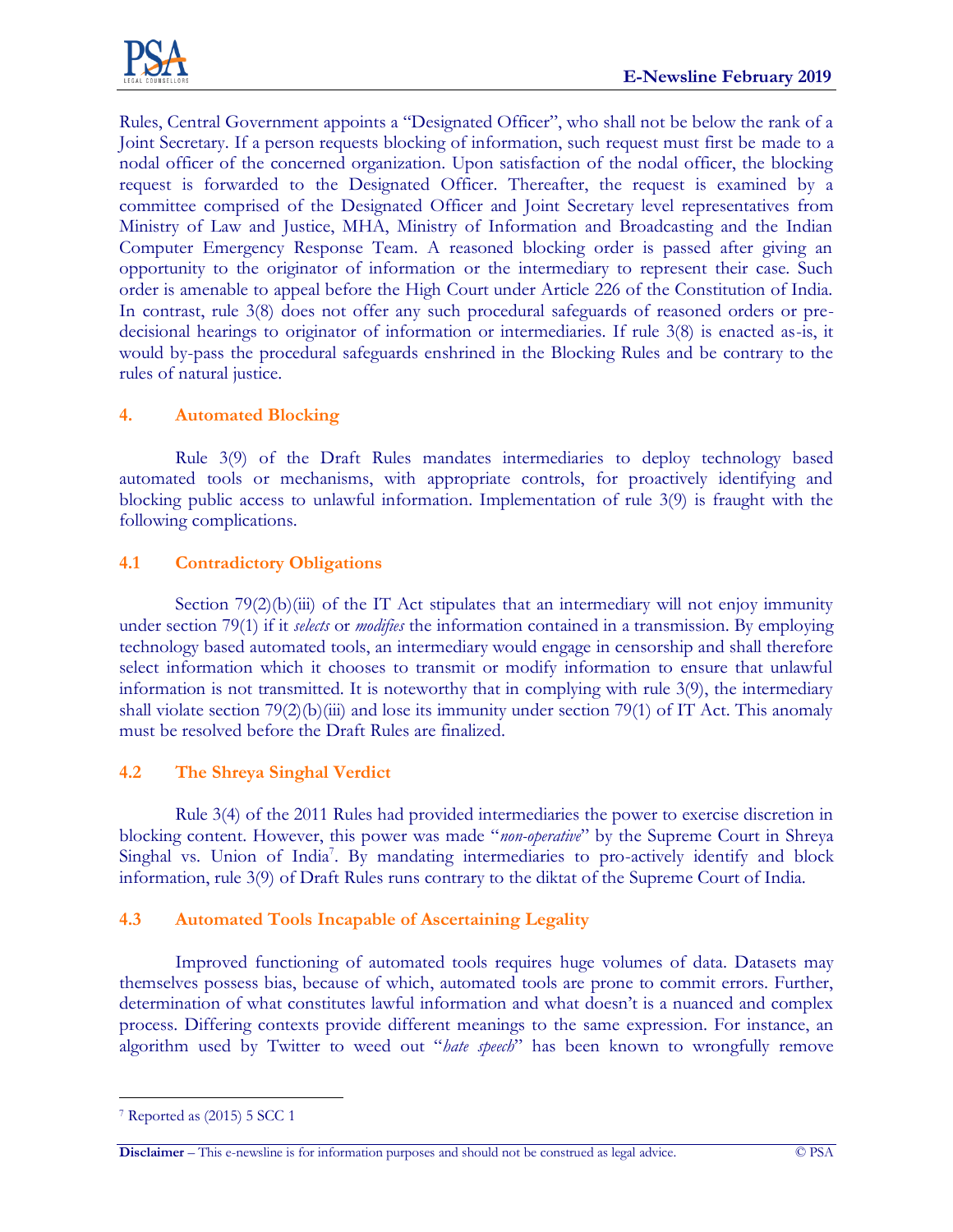

harmless statements because it could not identify the context in which the statements were made.<sup>8</sup> While instances of child pornography, nudity, and sexual abuse are easy to detect and remove, instances of political speech are not. Given the complexities of the task at hand, human intervention is necessary for accurate analysis of an information's legality.

## **4.4 No Redressal Mechanism**

Auto-blocking by automated technologies does not disclose precise reasons for blocking of information. This results in denial of an adequate grievance redressal mechanism as an aggrieved person cannot assail the reasons for auto-blocking. Also, rule 3(9) does not prescribe means wherein wrongfully blocked content can be restored. Therefore, auto-blocking would occur sans a hearing. Additionally, intermediaries who want to comply with Draft Rules for retaining their immunity may engage in over-cautious blocking. Without an adequate redressal mechanism, autoblocking will have an obvious impact on freedom of speech and expression.

# **5. Incorporation of an Indian Company**

Rule 3(7) of the Draft Rules obligates intermediaries with more than 50 lakh (5 million) Indian users, or those specifically notified by the GoI to: (i) be incorporated under Companies Act, 2013, (ii) have a permanent registered office in India and (iii) appoint a nodal contact person for 24\*7 coordination with law enforcement agencies. Needless to say, implementation of this rule would cause the following difficulties.

## **5.1 Fifty Lakh Users**

Rule 2(l) of Draft Rules defines the term User to mean "any person who accesses or avails any computer resource of intermediary" for the purpose of "hosting, publishing, sharing, transacting, displaying or uploading information or views". Therefore, any person who accesses an intermediary's computer resource, even once, shall become a User. India has 50 crore (500 million) internet users.<sup>9</sup> Any mildly popular foreign intermediary could attract 50 lakh Indian users (1% of India's total internet users) to utilize their computer resources. Accordingly, local incorporation requirements shall trigger for a majority of foreign intermediaries. This may cause foreign intermediaries to refrain from providing their services in India, consequently impairing the Indian internet user experience.

# **5.2 Compliance Costs**

 $\overline{a}$ 

Under rule 3(7) of Draft Rules, it is not enough for a foreign intermediary to establish a Project or Branch Office in India. The foreign intermediary shall necessarily have to incorporate an Indian company and observe compliances under Companies Act, 2013. Apart from increased compliance costs, the Indian company will be taxed in India. The resultant taxation and corporate compliances are an additional burden on foreign intermediaries.

**Disclaimer** – This e-newsline is for information purposes and should not be construed as legal advice. © PSA

<sup>8</sup> Yeung, Karen, Algorithmic Regulation: A Critical Interrogation (May 23, 2017). TLI Think! Paper 62/2017; Regulation & Governance, Forthcoming; King's College London Law School Research Paper No. 2017-27. Available at SSRN: [https://ssrn.com/abstract=2972505,](https://ssrn.com/abstract=2972505) (last accessed on February 13, 2019)

<sup>9</sup> Internet Usage in India, Available at [https://www.statista.com/topics/2157/internet-usage-in-india/,](https://www.statista.com/topics/2157/internet-usage-in-india/) (last accessed on February 14, 2019)